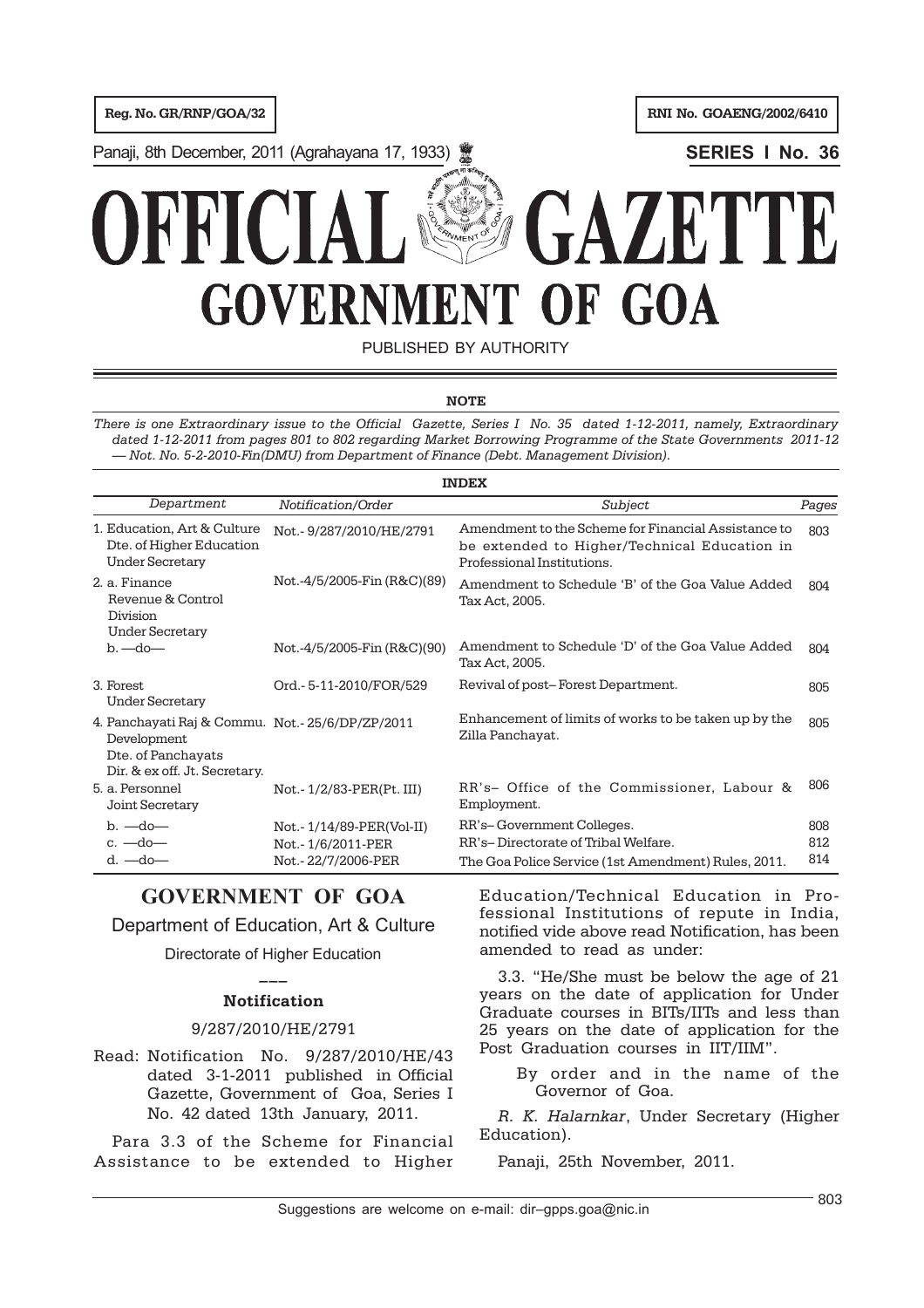# Department of Finance

Revenue & Control Division

**\_\_\_**

# **Notification**

# 4/5/2005-Fin(R&C)(89)

In exercise of the powers conferred by sub-section (*4*) of section 5 of the Goa Value Added Tax Act, 2005 (Act 9 of 2005) (hereinafter referred to as the "said Act") and all other powers enabling it in this behalf, the Government of Goa hereby amends Schedule 'B' appended to the said Act, as follows, namely:—

In Schedule 'B' appended to the said Act, against entry at serial number (138), for the words "Wooden crates", the words "Wooden and Plastic crates" shall be substituted.

This Notification shall come into force from the date of its publication in the Official Gazette.

> By order and in the name of the Governor of Goa.

*Ajit S. Pawaskar*, Under Secretary, Fin (R&C).

Porvorim, 5th December, 2011.

# **Notification**

\_\_\_\_\_\_\_\_\_\_

# 4/5/2005-Fin(R&C)(90)

In exercise of the powers conferred by sub-section (*4*) of section 5 of the Goa Value Added Tax Act, 2005 (Act 9 of 2005) (hereinafter referred to as the "said Act") and all other powers enabling it in this behalf, the

Government of Goa hereby amends Schedule 'D' appended to the said Act, as follows, namely:—

In Schedule 'D' appended to the said Act,—

(*i*) against entry at serial number (63), for the expression "Sugar [as covered by First Schedule to the Additional Duties of Excise (Goods of Special Importance) Act, 1957 (58 of 1957)]", the expression "Sugar [as covered by First Schedule to the additional Duties of Excise (Goods of Special Importance) Act, 1957 (58 of 1957)], as it stood prior to the commencement of the Finance Act, 2011 (Central Act 8 of 2011)" shall be substituted;

(*ii*) against entry at serial number (65), for the expression "Textile fabrics [(as covered by First Schedule to the Additional Duties of Excise (Goods of Special Importance) Act, 1957 (58 of 1957)]", the expression "Textile fabrics as covered by First Schedule to the Additional Duties of Excise (Goods of Special Importance) Act, 1957 (58 of 1957), as it stood prior to the commencement of the Finance Act, 2011 (Central Act 8 of 2011)" shall be substituted.

This Notification shall come into force from the date of its publication in the Official Gazette.

> By order and in the name of the Governor of Goa.

*Ajit S. Pawaskar*, Under Secretary, Fin (R&C).

Porvorim, 5th December, 2011.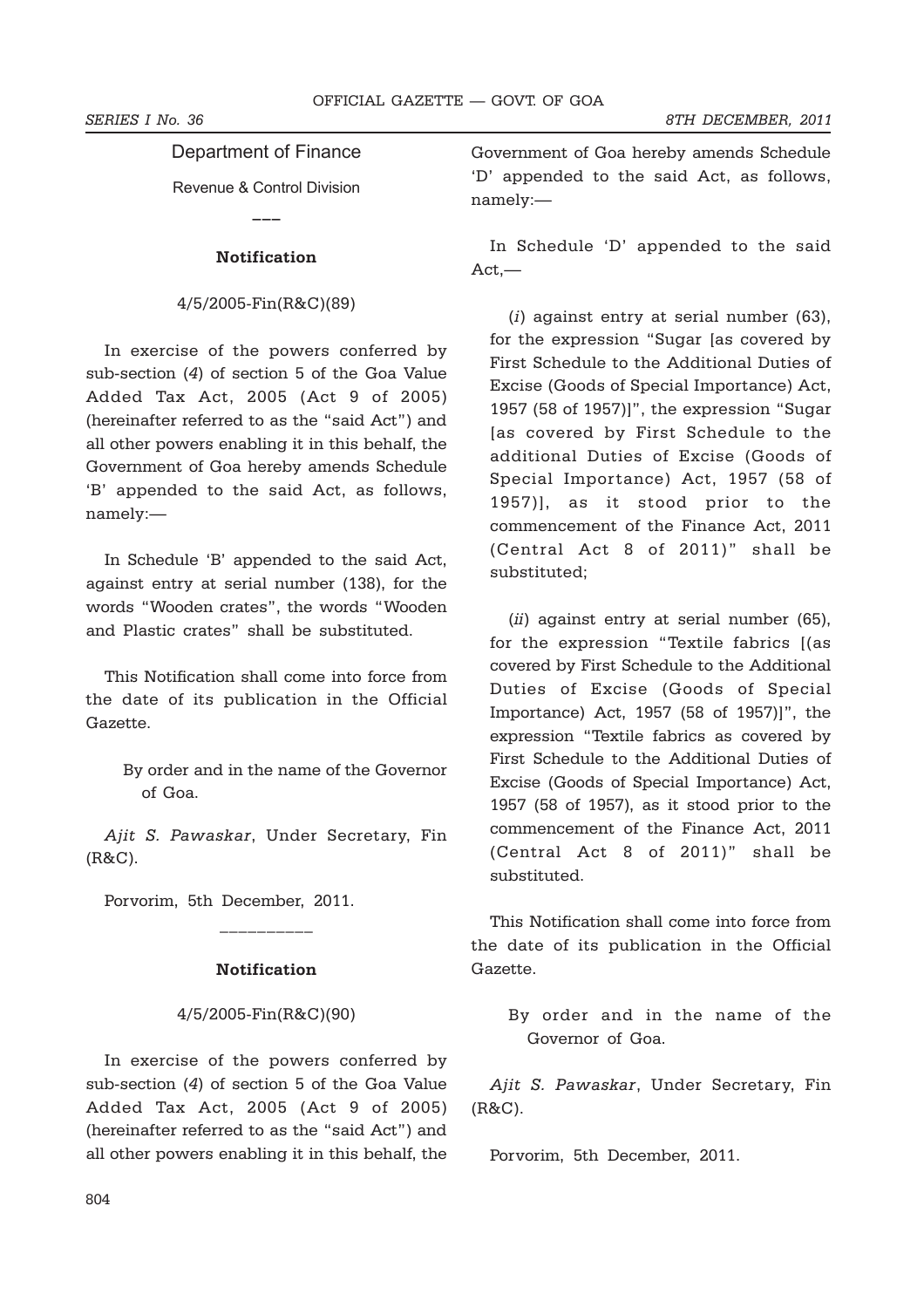# Department of Forest

### **Order**

## 5-11-2010/FOR/529

Sanction of the Government is hereby conveyed for revival of 1(one) post of Range Forest Officer and 1(one) post of Peon, in the Forest Department in the scale of Rs. 5,200-20,200+Grade Pay of Rs. 2,800/- and Rs. 4,400-7,440+Grade Pay of Rs. 1,300/-, respectively.

The expenditure in respect of the 1(one) post of Range Forest Officer and 1(one) post of Peon is debitable to the Budget Head, as follows:—

| No. of Posts                        | Budget Head                                                                                                                                             |
|-------------------------------------|---------------------------------------------------------------------------------------------------------------------------------------------------------|
| 1(one) post of Range Forest Officer | 2046—Forestry & Wildlife;<br>$01$ —Forestry;<br>001-Direction & Administration;<br>06—Intensification & Forestry Management (Plan);<br>$01$ - Salaries. |
| 1(one) post of Peon                 | 2046—Forestry & Wildlife;<br>$01$ —Forestry;<br>001—Direction & Administration;<br>05—Forest Administration (Non-Plan);<br>$01$ —Salaries.              |

This issues with the concurrence of the Finance Department vide their U. O. No. 1427619-F dated 10-10-2011 and approval of ARD vide their U. O. No. 2096/F dated 19-8-2011.

By order and in the name of the Governor of Goa.

*Maria J. R. Pires*, Under Secretary (Forests).

Porvorim, 29th November, 2011.

#### $-$  + +  $-$

# Department of Panchayati Raj & Community Development

Directorate of Panchayats

# **Notification**

### 25/6/DP/ZP/2011

In exercise of powers conferred by sub-section (*1*) of section 160 of the Goa Panchayat Raj Act, 1994 (Goa Act No. 14 of 1994), read with section 21 of the General Clauses Act, 1897 (Central Act 10 of 1897), the Government of Goa hereby amends the Government Notification No. 25/6/DP/ZP/ /2000 dated 21st August, 2000, published in the Official Gazette (Extraordinary) Series I No. 21 dated 24th August, 2000 (hereinafter called the "said Notification") as follows, namely:-

In the said Notification, (i) in clause 3, for the letters and figures "Rs. 5,00,000/-", the letters, figures and words "Rs. 10,00,000/- (Rupees ten lakhs only)" shall be substituted.

(*ii*) in clause 20, for the expression, "Delegation of Financial Powers Rules, 1997", the expression "Goa Delegation of Financial Powers Rules, 2008", shall be substituted.

This issues with the concurrence of Finance Department vide their U. O. No. AS(B)/1446751/F dated 20-10-2011.

This Notification shall come into force with immediate effect.

By order and in the name of the Governor of Goa.

*Menino D'Souza*, Director & ex officio Joint Secretary (Panchayats).

Panaji, 1st December, 2011.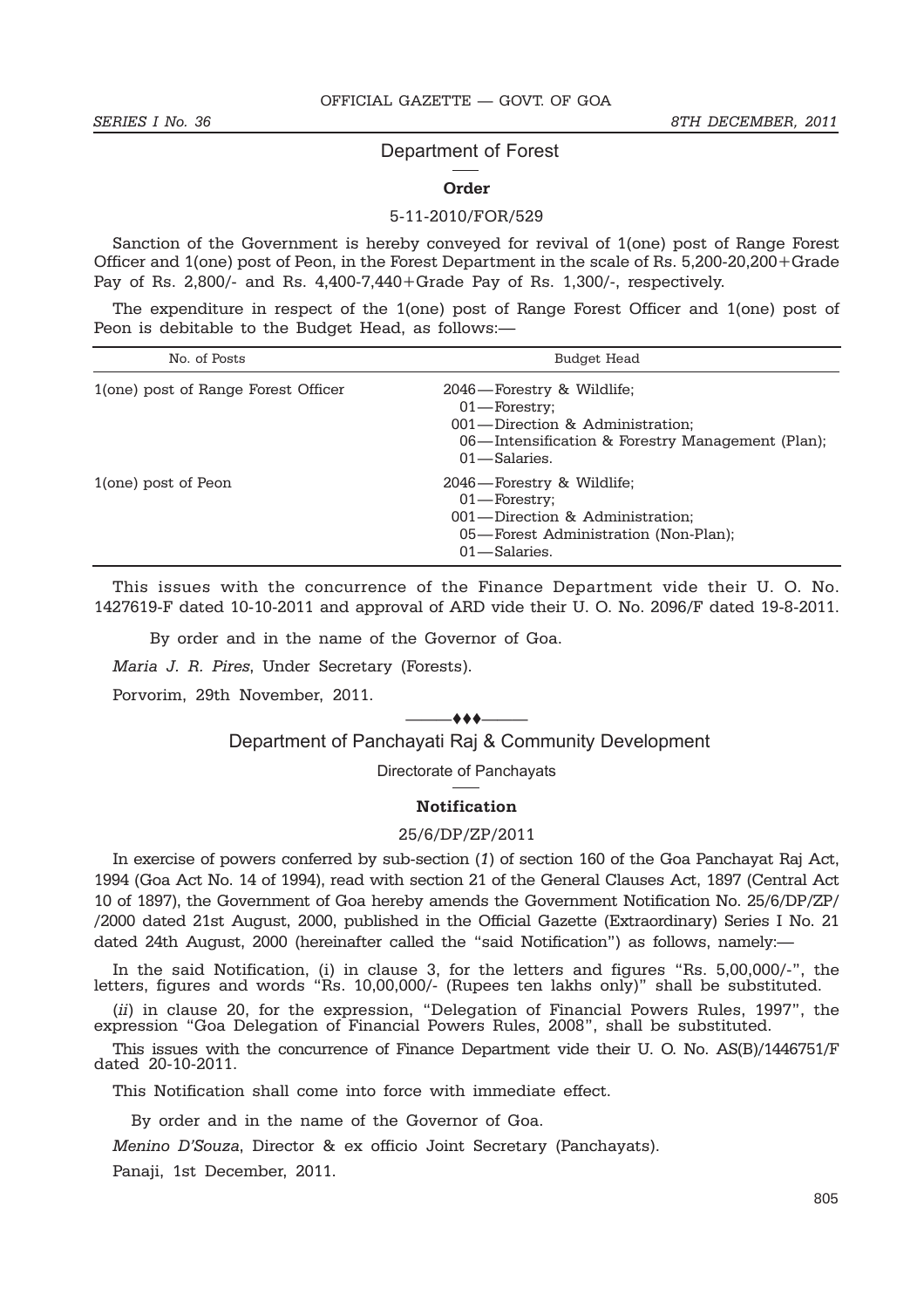Department of Personnel  $\mathcal{L}_\mathcal{L}$ 

## **Notification**

# 1/2/83-PER(Pt. III)

In exercise of the powers conferred by the proviso to Article 309 of the Constitution of India, the Governor of Goa hereby makes the following rules to regulate the recruitment to the Group 'C', Non-Ministerial, Non- -Gazetted post, in the Office of the Commissioner, Labour and Employment, Government of Goa, namely:—

1. *Short title, application and commencement.*— (*1*) These rules may be called the Government of Goa, Office of the Commissioner, Labour and Employment, Group 'C', Non-Ministerial, Non-Gazetted post, Recruitment Rules, 2011.

(*2*) They shall apply to the post specified in column (*1*) of the Schedule to these rules (hereinafter called as the "said Schedule").

(*3*) They shall come into force from the date of their publication in the Official Gazette.

2. *Number, classification and scale of pay.*—The number of posts, classification of the said post and the scale of pay attached thereto shall be as specified in columns (*2*) to (*4*) of the said Schedule:

Provided that the Government may vary the number of posts specified in column (*2*) of the said Schedule from time to time subject to exigencies of work.

3. *Method of recruitment, age limit and other qualifications.*— The method of recruitment to the said post, age limit, qualifications and other matters connected therewith shall be as specified in columns (*5*) to (*13*) of the said Schedule.

4. *Disqualification.*— No person who has entered into or contracted a marriage with a person having a spouse living or who, having a spouse living, has entered into or contracted a marriage with any person, shall be eligible for appointment to the service:

Provided that the Government may, if satisfied that such marriage is permissible under the personal law applicable to such person and the other party to the marriage and that there are other grounds for so doing, exempt any person from the operation of this rule.

5. *Power to relax*.— Where, the Government is of the opinion that it is necessary or expedient so to do, it may, by order, for reasons to be recorded in writing, relax any of the provisions of these rules with respect to any class or category of persons.

6. *Saving.*— Nothing in these rules shall affect reservation, relaxation of age limit and other concessions required to be provided for Scheduled Castes and other special categories of persons in accordance with the orders issued by the Government from time to time in that regard.

By order and in the name of the Governor of Goa.

*Yetindra M. Maralkar,* Joint Secretary (Personnel).

Porvorim, 2nd December, 2011.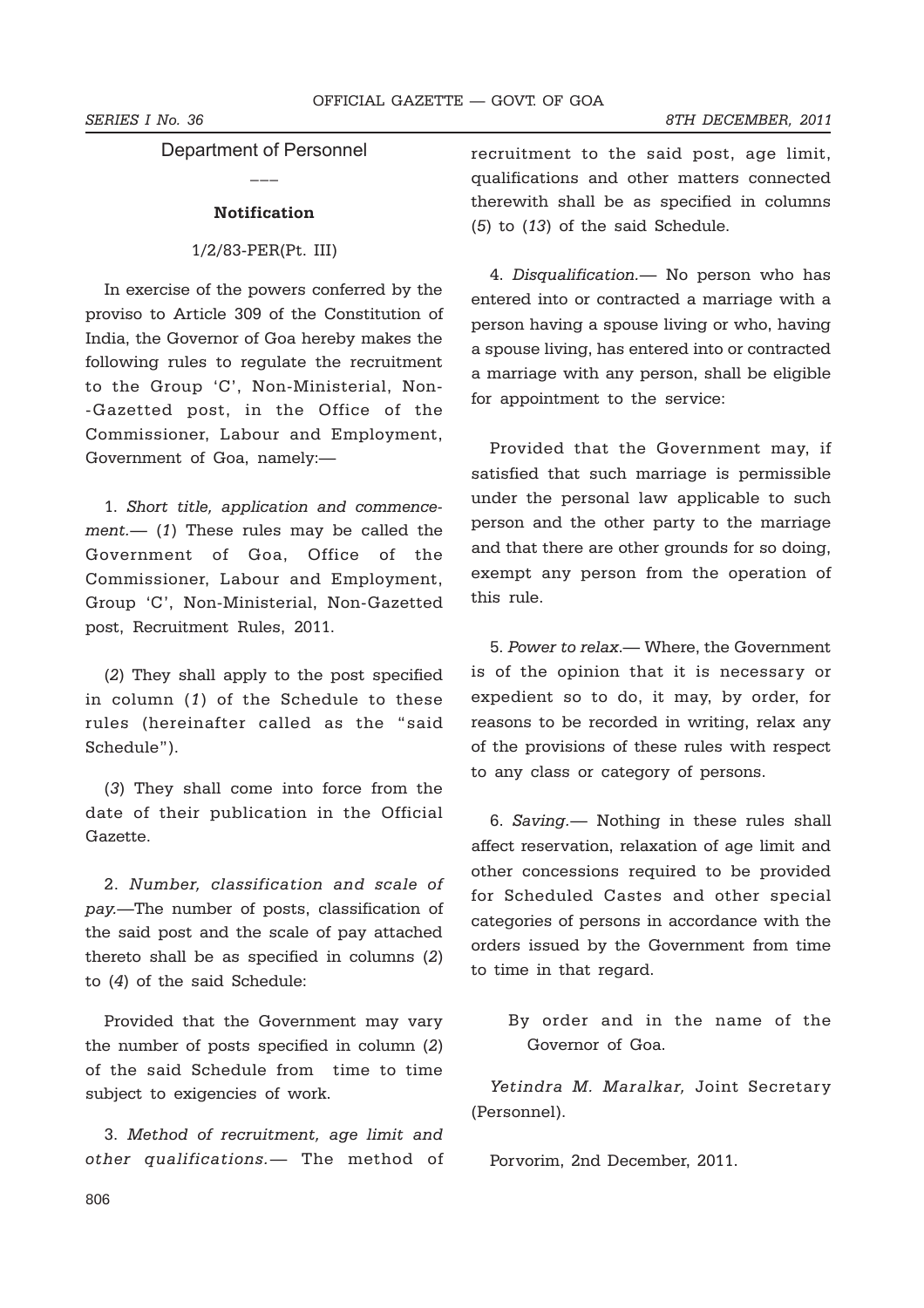|                 | Commission<br>recruitment<br>consulted in<br>Goa Public<br>stances in<br>which the<br>is to be<br>Circum-<br>Service<br>making                                                     | $\mathfrak{L}$    | N. A.                                                                                                                                                                                                                                                                                                                                                   |  |
|-----------------|------------------------------------------------------------------------------------------------------------------------------------------------------------------------------------|-------------------|---------------------------------------------------------------------------------------------------------------------------------------------------------------------------------------------------------------------------------------------------------------------------------------------------------------------------------------------------------|--|
|                 | what is its<br>compo-<br>D.P.C.<br>exists,<br>sition<br>If a                                                                                                                       | $^{12}$           | D.S.C./D.P.C.<br>Group<br>۬ڹٙ                                                                                                                                                                                                                                                                                                                           |  |
|                 | whether by direct ment by promotion/<br>In case of recruit-<br>/transfer, grades<br>/transfer is to<br>/deputation/<br>from which<br>/deputation/<br>promotion/<br>be made         | $\mathbf{1}$      | N.A.                                                                                                                                                                                                                                                                                                                                                    |  |
|                 | /transfer/contract<br>or by deputation/<br>of the vacancies<br>various methods<br>and percentage<br>recruitment or<br>to be filled by<br>by promotion<br>recruitment,<br>Method of | 10                | recruitment.<br>By direct                                                                                                                                                                                                                                                                                                                               |  |
|                 | tion, if<br>proba-<br>Period<br>any<br>$\circ$ f                                                                                                                                   | ၜ                 | years.<br>Two                                                                                                                                                                                                                                                                                                                                           |  |
| <b>SCHEDULE</b> | case of promotees<br>direct recruits will apply in the<br>qualifications prescribed for the<br>Whether age & educational                                                           | $\infty$          | N.A.                                                                                                                                                                                                                                                                                                                                                    |  |
|                 | and other qualifica-<br>tions required for<br>direct recruits<br>Educational                                                                                                       | $\overline{ }$    | condary School Certificate<br>from a recognised Board or<br>(2) Diploma in Computer<br>Computer Application from<br>(1) Possessing Higher Se-<br>nized Institution, failing<br>which, six months course in<br>Application from a recog-<br>(3) Knowledge of Konkani.<br>Knowledge of Marathi.<br>a recognized Institution.<br>equivalent.<br>Desirable: |  |
|                 | Rules, 1972<br>the benefit<br>under Rule<br>admissible<br>30 of CCS<br>(Pension)<br>service is<br>Whether<br>years of<br>of added                                                  | 6(a)              | No. Essential:                                                                                                                                                                                                                                                                                                                                          |  |
|                 | for direct<br>recruits<br>limit<br>Age                                                                                                                                             | ဖ                 | dance with<br>(Relaxable<br>exceeding<br>issued by<br>servants<br>40 years<br>years in<br>Govern-<br>Govem-<br>instruc-<br>tions or<br>orders<br>upto 5<br>accor-<br>ment).<br>ment<br>the<br>the<br>Not<br>for                                                                                                                                         |  |
|                 | Whether<br>post or<br>-selec-<br>selec-<br>$n$ on-<br>tion<br>tion<br>post                                                                                                         | Б                 | Selec-<br>tion.                                                                                                                                                                                                                                                                                                                                         |  |
|                 | Scale<br>pay<br>$\sigma f$                                                                                                                                                         | 4                 | $-20,200$<br>$1,900/-$<br>Grade<br>5,200-<br>Pay<br>Rs.<br>Rs.<br>$\ddot{}$                                                                                                                                                                                                                                                                             |  |
|                 | Classifi-<br>cation                                                                                                                                                                | S                 | -Gaze-<br>Group<br>sterial,<br>-Mini-<br>Non-<br>Non-<br>tted.<br>ؘۛڹٙ                                                                                                                                                                                                                                                                                  |  |
|                 | Number<br>posts<br>0f                                                                                                                                                              | $\mathbf{\Omega}$ | on work-<br>(Subject<br>to varia-<br>depen-<br>(2011)<br>load).<br>dent<br>tion<br>15                                                                                                                                                                                                                                                                   |  |
|                 | Desig-<br>nation<br>Name/<br>post<br>0f                                                                                                                                            | ſ                 | Operator.<br>Data<br>Entry                                                                                                                                                                                                                                                                                                                              |  |

# OFFICIAL GAZETTE — GOVT. OF GOA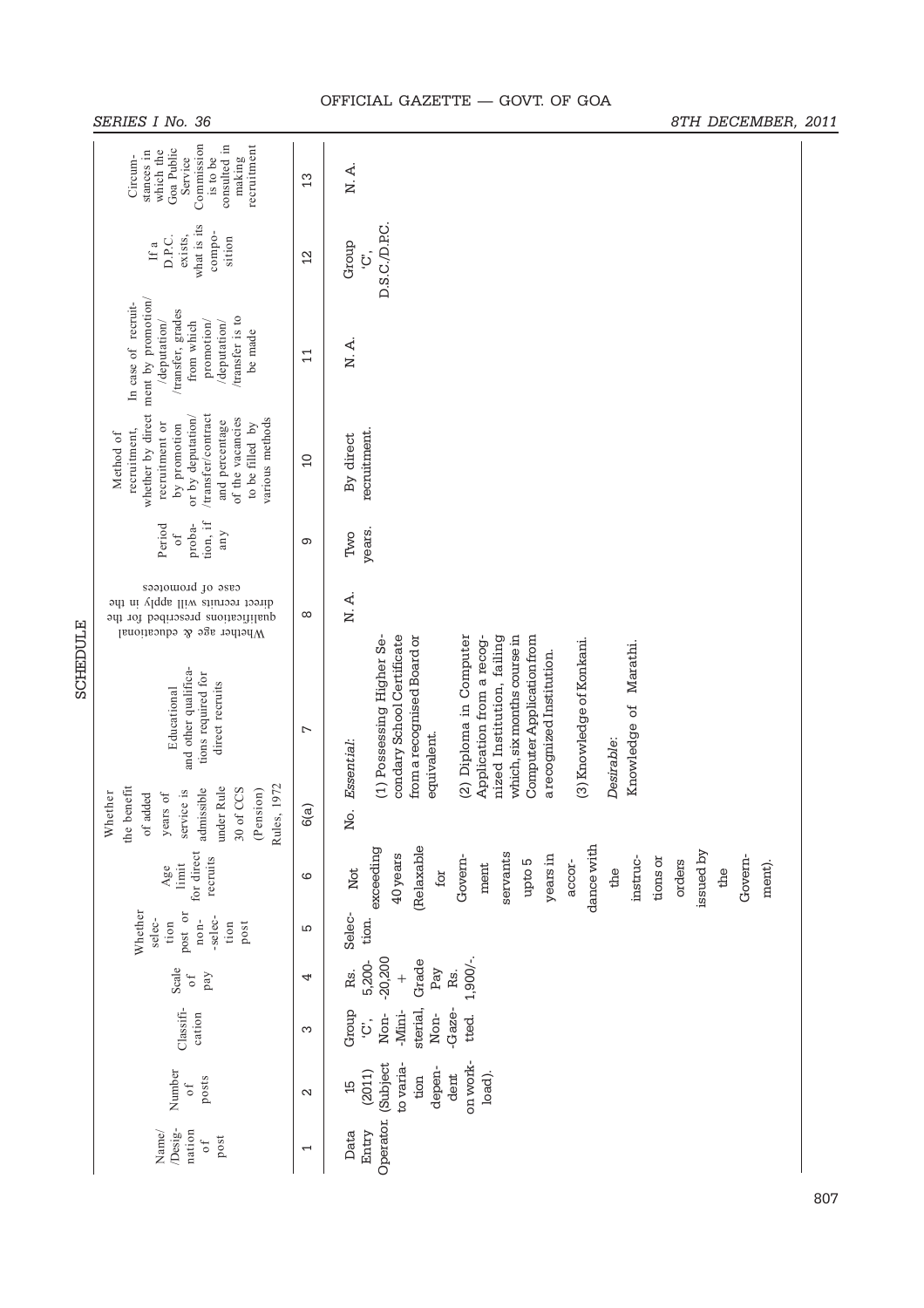# **Notification**

# 1/14/89-PER(Vol. II)

In exercise of the powers conferred by the proviso to Article 309 of the Constitution of India, the Governor of Goa hereby makes the following rules to regulate the recruitment to the Group 'C', Non-Ministerial, Non- -Gazetted posts, in Government Colleges, Government of Goa, namely:—

1. *Short title, application and commencement.*— (*1*) These rules may be called the Government of Goa, Government Colleges Group 'C', Non-Ministerial, Non-Gazetted posts, Recruitment Rules, 2011.

(*2*) They shall apply to the posts specified in column (*2*) of the Schedule to these rules (hereinafter called as the "said Schedule").

(*3*) They shall come into force from the date of their publication in the Official Gazette.

2. *Number, classification and scale of pay.*— The number of posts, classification of the said posts and the scale of pay attached thereto shall be as specified in columns (*3*) to (*5*) of the said Schedule:

Provided that the Government may vary the number of posts in column (*3*) of the said Schedule from time to time subject to exigencies of work.

3. *Method of recruitment, age limit and other qualifications.*— The method of recruitment to the said posts, age limit, qualifications and other matters connected therewith shall be as specified in columns (*6*) to (*14*) of the said Schedule.

4. *Disqualification.*— No person who has entered into or contracted a marriage with a person having a spouse living or who, having a spouse living, has entered into or contracted a marriage with any person, shall be eligible for appointment to the service:

Provided that the Government may, if satisfied that such marriage is permissible under the personal law applicable to such person and the other party to the marriage and that there are other grounds for so doing, exempt any person from the operation of this rule.

5. *Power to relax*.— Where, the Government is of the opinion that it is necessary or expedient so to do, it may, by order, for reasons to be recorded in writing, relax any of the provisions of these rules with respect to any class or category of persons.

6. *Saving.*— Nothing in these rules shall affect reservation, relaxation of age limit and other concessions required to be provided for Scheduled Castes and other special categories of persons in accordance with the orders issued by the Government from time to time in that regard.

By order and in the name of the Governor of Goa.

*Yetindra M. Maralkar,* Joint Secretary (Personnel).

Porvorim, 5th December, 2011.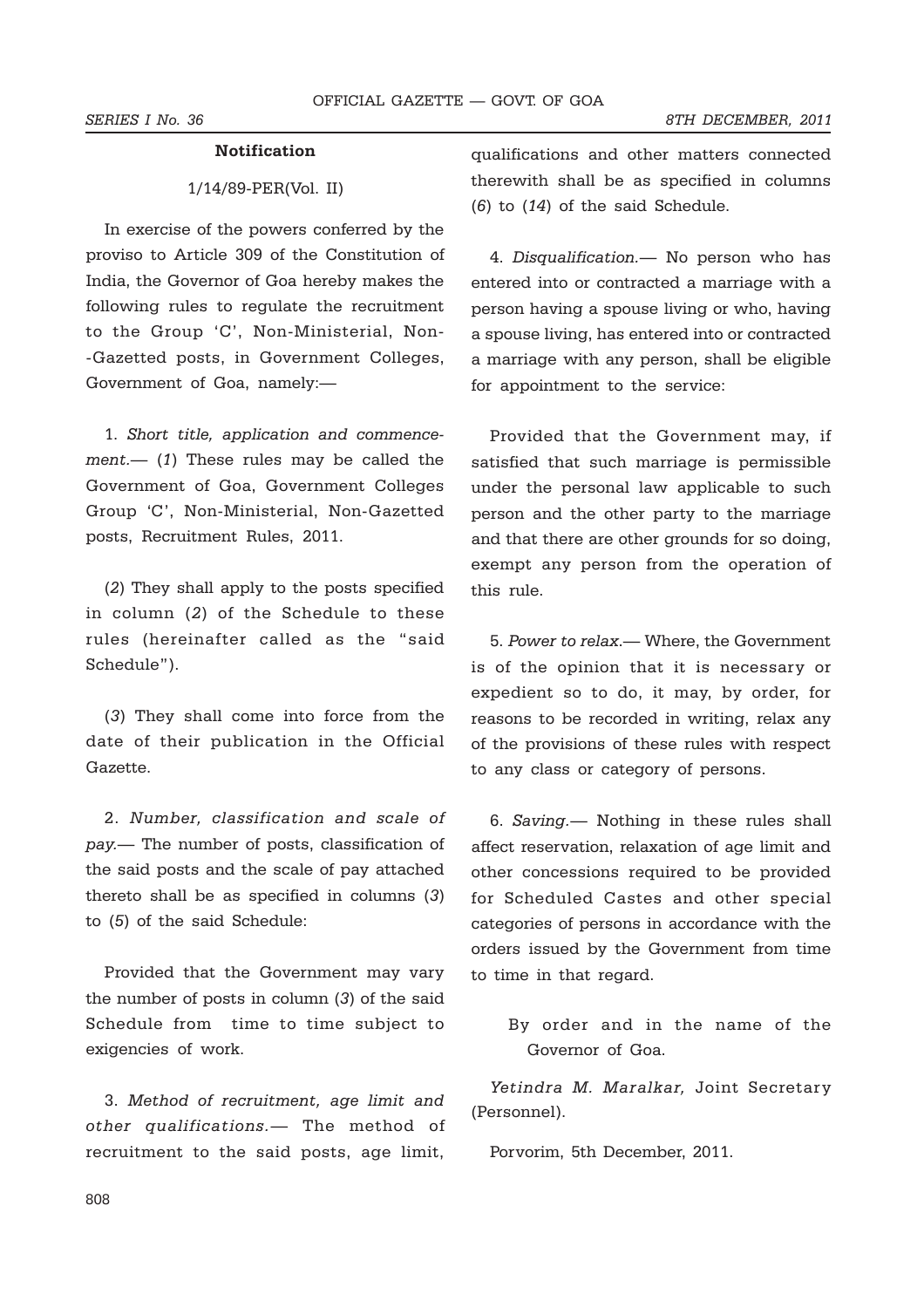|          | Commission<br>recruitment<br>consulted in<br>Goa Public<br>stances in<br>which the<br>Circum-<br>Service<br>is to be<br>making                                                     | 14                   | N.A.                                                                                                                                                                                                                                                                                                                                                                                                                             |  |  |  |  |
|----------|------------------------------------------------------------------------------------------------------------------------------------------------------------------------------------|----------------------|----------------------------------------------------------------------------------------------------------------------------------------------------------------------------------------------------------------------------------------------------------------------------------------------------------------------------------------------------------------------------------------------------------------------------------|--|--|--|--|
|          | what is its<br>compo-<br>D.P.C.<br>exists,<br>sition<br>If a                                                                                                                       | 13                   | D.S.C./D.P.C.<br>Group<br>ڗ۬                                                                                                                                                                                                                                                                                                                                                                                                     |  |  |  |  |
|          | whether by direct ment by promotion/<br>In case of recruit-<br>/transfer, grades<br>/transfer is to<br>/deputation/<br>/deputation/<br>promotion/<br>from which<br>be made         | $\overline{2}$       | N. A.                                                                                                                                                                                                                                                                                                                                                                                                                            |  |  |  |  |
|          | /transfer/contract<br>or by deputation/<br>of the vacancies<br>various methods<br>and percentage<br>recruitment or<br>by promotion<br>to be filled by<br>recruitment,<br>Method of | $\Xi$                | recruitment.<br>By direct                                                                                                                                                                                                                                                                                                                                                                                                        |  |  |  |  |
|          | tion, if<br>proba-<br>Period<br>any<br>0f                                                                                                                                          | $\overline{0}$       | years.<br>Two                                                                                                                                                                                                                                                                                                                                                                                                                    |  |  |  |  |
|          | case of promotees<br>direct recruits will apply in the<br>Θ<br>qualifications prescribed for the<br>Whether age & educational                                                      | N.A.                 |                                                                                                                                                                                                                                                                                                                                                                                                                                  |  |  |  |  |
| SCHEDULE | and other qualifica-<br>tions required for<br>direct recruits<br>Educational                                                                                                       | $\infty$             | (1) Diploma in Industrial<br>nized Board of Technical<br>/Electrical Instrumental<br>(3) One year experience in<br>Mechanic from a recog-<br>nized Board of Technical<br>(2) Diploma in Electrical/<br>ment/apparatus in indus-<br>Electronics from a recog-<br>handling Electronic equip-<br>(4) Knowledge of Konkani.<br>Marathi.<br>Knowledge of<br>try/laboratories.<br>Education.<br>Education.<br>Desirable:<br>Essential: |  |  |  |  |
|          | Rules, 1972<br>the benefit<br><b>inder Rule</b><br>admissible<br>30 of CCS<br>(Pension)<br>service is<br>Whether<br>years of<br>of added                                           | 7(a)                 | Νo.                                                                                                                                                                                                                                                                                                                                                                                                                              |  |  |  |  |
|          | for direct<br>recruits<br>limit<br>Age                                                                                                                                             | $\overline{ }$       | exceeding<br>(Relaxable<br>dance with<br>issued by<br>servants<br>40 years<br>years in<br>Govem-<br>Govem-<br>instruc-<br>tions or<br>accor-<br>upto 5<br>orders<br>ment).<br>ment<br>Not<br>the<br>the<br>for                                                                                                                                                                                                                   |  |  |  |  |
|          | Whether<br>post or<br>-selec-<br>$non-$<br>selec-<br>tion<br>tion<br>post                                                                                                          | ဖ                    | Selec-<br>tion.                                                                                                                                                                                                                                                                                                                                                                                                                  |  |  |  |  |
|          | Scale<br>pay<br>$\sigma f$                                                                                                                                                         | S                    | $-20,200$<br>$2,400/-$<br>Grade<br>5,200-<br>Rs.<br>Pay<br>Rs.<br>$^{+}$                                                                                                                                                                                                                                                                                                                                                         |  |  |  |  |
|          | Classifi-<br>cation                                                                                                                                                                | 4                    | Group<br>-Gaze-<br>sterial.<br>-Mini-<br>Non-<br>Non-<br>tted.<br>۬ڹٙ                                                                                                                                                                                                                                                                                                                                                            |  |  |  |  |
|          | Number<br>posts<br>$\circ$ f                                                                                                                                                       | S                    | (Subject<br>to varia-<br>on work-<br>depen-<br>(2011)<br>tion<br>ding<br>load).<br>$\delta$                                                                                                                                                                                                                                                                                                                                      |  |  |  |  |
|          | /Desig-<br>nation<br>Name/<br>post<br>0f<br>Serial No.                                                                                                                             | $\mathbf{\sim}$<br>1 | (Electro-<br>1. Techni-<br>/Phy-<br>cian<br>sics).<br>nics/                                                                                                                                                                                                                                                                                                                                                                      |  |  |  |  |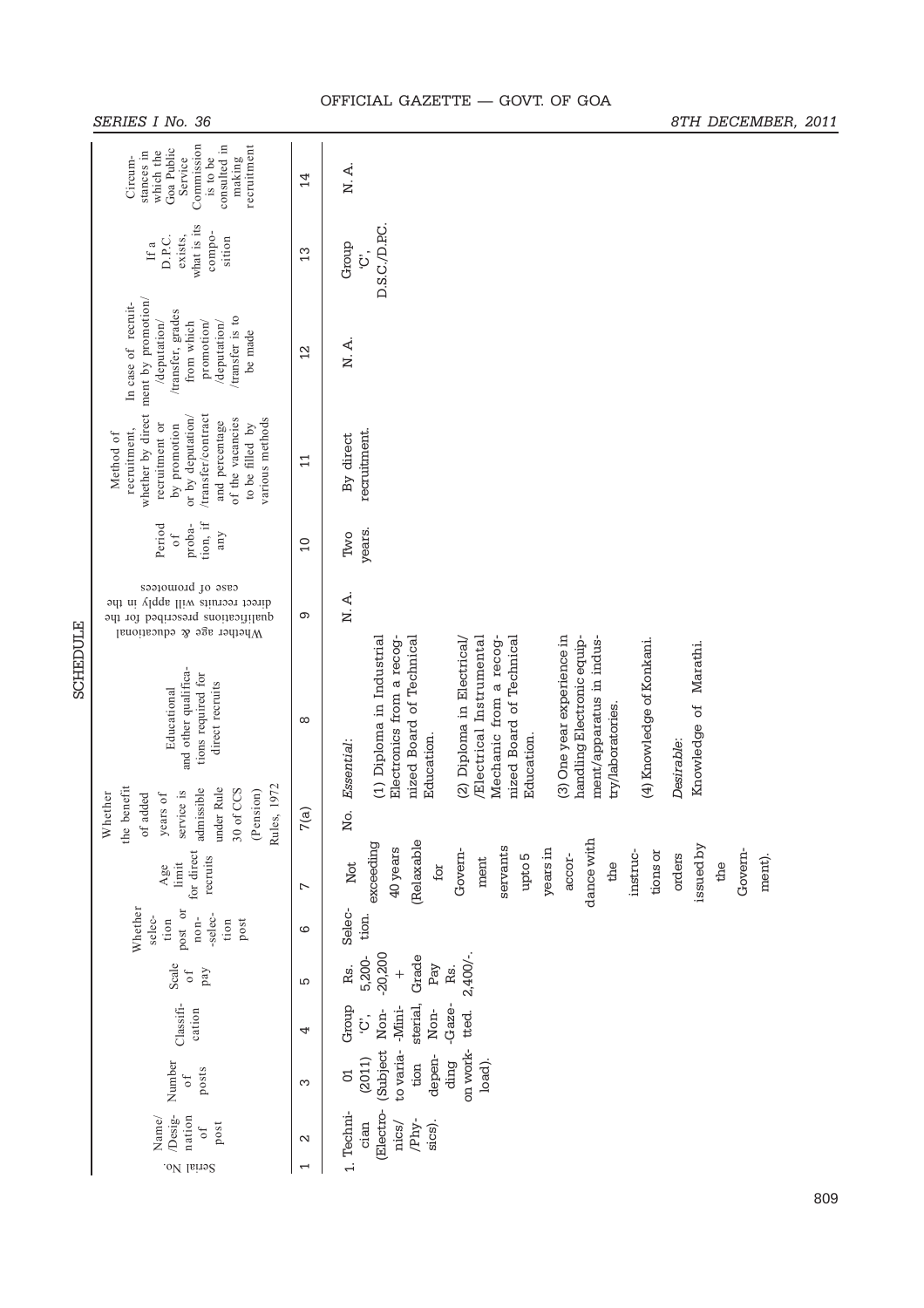|                                         | י <i>י ישב</i> טובט                                                                                                                                                                                            | <i>,,,,,,,,,,,,,,,,,,,,</i>                                                                                                                                                                                                                                                                                                                                                                                                                                                 |
|-----------------------------------------|----------------------------------------------------------------------------------------------------------------------------------------------------------------------------------------------------------------|-----------------------------------------------------------------------------------------------------------------------------------------------------------------------------------------------------------------------------------------------------------------------------------------------------------------------------------------------------------------------------------------------------------------------------------------------------------------------------|
| 14                                      | $N. A.$                                                                                                                                                                                                        | N.A.                                                                                                                                                                                                                                                                                                                                                                                                                                                                        |
| 13                                      | D.S.C./D.P.C.<br>Group<br>$\ddot{\mathcal{G}}$                                                                                                                                                                 | Group<br>D.S.C.<br>$\ddot{Q}$                                                                                                                                                                                                                                                                                                                                                                                                                                               |
| $\overline{2}$                          | N. A.                                                                                                                                                                                                          | N.A.                                                                                                                                                                                                                                                                                                                                                                                                                                                                        |
| $\Xi$                                   | recruitment.<br>By direct                                                                                                                                                                                      | recruitment.<br>By direct                                                                                                                                                                                                                                                                                                                                                                                                                                                   |
| $\overline{0}$                          | years.<br>Two                                                                                                                                                                                                  | years.<br>Two                                                                                                                                                                                                                                                                                                                                                                                                                                                               |
| Φ                                       | N.A.                                                                                                                                                                                                           | N.A.                                                                                                                                                                                                                                                                                                                                                                                                                                                                        |
| ∞                                       | (Science) from a recognized<br>(1) Having passed XII<br>(2) Knowledge of Konkani.<br>Knowledge of Marathi.<br>Desirable:<br>Essential:<br>Board.                                                               | perience in the field of<br>(b) One year Post Graduate<br>(1) A three year Diploma in<br>Computer Engineering from<br>and Software maintenance<br>cation from a recognized<br>a Board of Technical Edu-<br>gramming or Hardware<br>either Software Develop-<br>ment and Computer Pro-<br>cation with three years ex-<br>(1) (a) Degree from a recog-<br>Diploma in Computer Appli-<br>in Computer Laboratory.<br>nized University.<br><b>B</b><br>University.<br>Essential: |
| $\widehat{\mathfrak{a}}$<br>$\breve{r}$ | Йó.                                                                                                                                                                                                            | No.                                                                                                                                                                                                                                                                                                                                                                                                                                                                         |
| L                                       | dance with<br>(Relaxable<br>exceeding<br>issued by<br>servants<br>40 years<br>years in<br>Govem-<br>Govem-<br>tions or<br>instruc-<br>upto 5<br>orders<br>accor-<br>ment).<br>ment<br>the<br>for<br>the<br>Not | (Relaxable<br>dance with<br>exceeding<br>issued by<br>servants<br>40 years<br>years in<br>Govern-<br>Govem-<br>tions or<br>instruc-<br>orders<br>upto 5<br>accor-<br>ment).<br>ment<br>the<br>the<br>for<br>Not                                                                                                                                                                                                                                                             |
| ဖ                                       | Selec-<br>tion.                                                                                                                                                                                                | Selec-<br>tion.                                                                                                                                                                                                                                                                                                                                                                                                                                                             |
| 5                                       | $-20,200$<br>$1,900/-$<br>Grade<br>5,200-<br>Pay<br>Rs.<br>Rs.<br>$^{+}$                                                                                                                                       | $2,400/-$<br>$-20,200$<br>Grade<br>5,200-<br>Rs.<br>Pay<br>Rs.<br>$^{+}$                                                                                                                                                                                                                                                                                                                                                                                                    |
| 4                                       | sterial,<br>-Gaze-<br>Group<br>-Mini-<br>Non-<br>Non-<br>tted.<br>$\ddot{c}$                                                                                                                                   | Group<br>sterial,<br>-Gaze-<br>-Mini-<br>Non-<br>Non-<br>tted.<br>$\ddot{c}$                                                                                                                                                                                                                                                                                                                                                                                                |
| ω                                       | (Subject<br>on work-<br>to varia-<br>depen-<br>(2011)<br>load).<br>tion<br>ding<br>$\infty$                                                                                                                    | (Subject<br>on work-<br>to varia-<br>depen-<br>(2011)<br>ding<br>tion<br>load).<br>Å                                                                                                                                                                                                                                                                                                                                                                                        |
| $\mathbf{\sim}$<br>1                    | Collector.<br>Plant<br>Field<br>and<br>$\overline{\mathcal{N}}$                                                                                                                                                | 3. Progra-<br>Progra-<br>/Com-<br>Assis-<br>mmer<br>mmer.<br>puter<br>$\tan t$                                                                                                                                                                                                                                                                                                                                                                                              |

# OFFICIAL GAZETTE — GOVT. OF GOA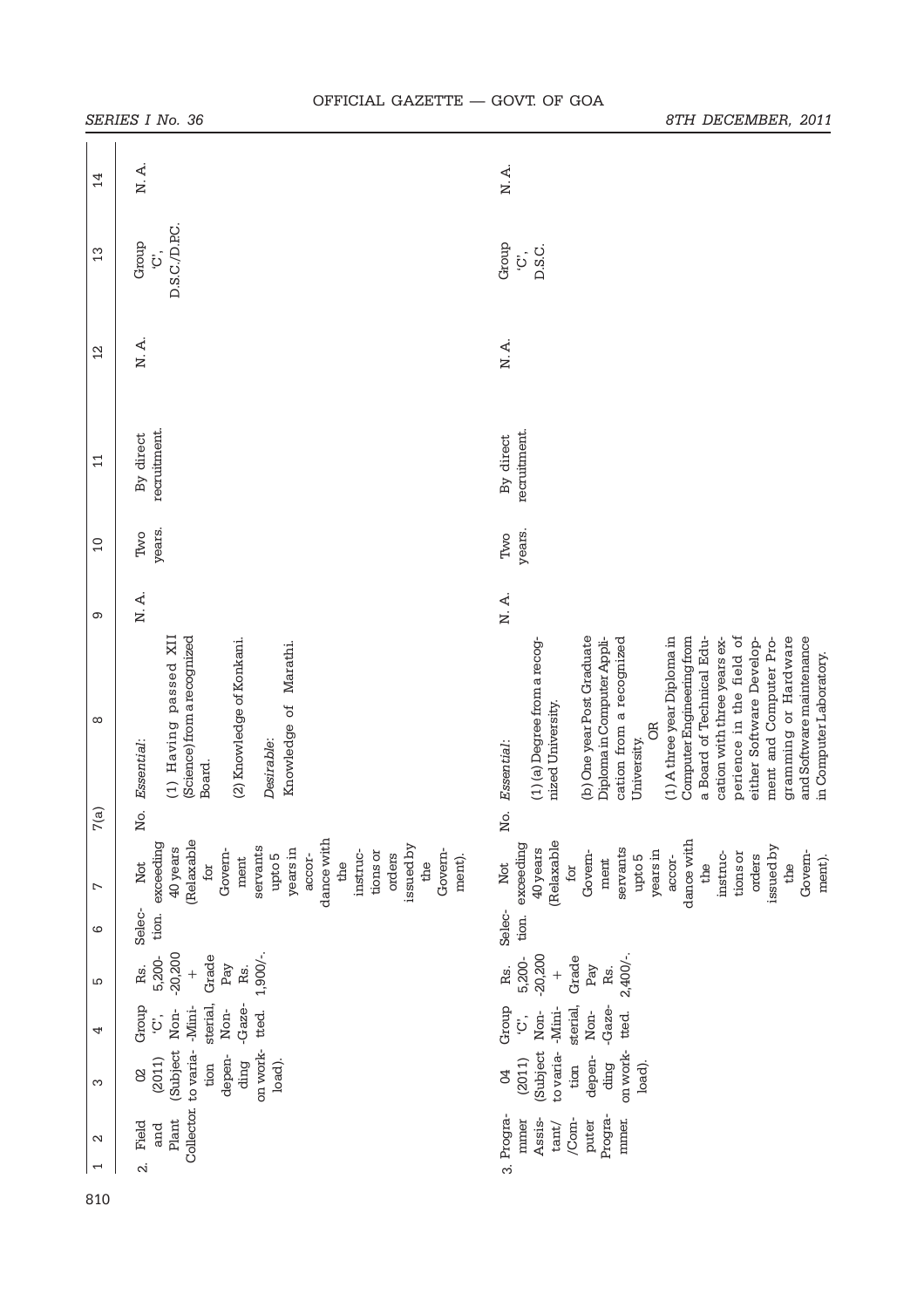| SERIES I No. 36                                                                                                                                                                                                                                                                                                                                                                                                                                                                                                                                                                                                                                                                                                                           |                                      | 8TH DECEMBER, 2011                                               |  |
|-------------------------------------------------------------------------------------------------------------------------------------------------------------------------------------------------------------------------------------------------------------------------------------------------------------------------------------------------------------------------------------------------------------------------------------------------------------------------------------------------------------------------------------------------------------------------------------------------------------------------------------------------------------------------------------------------------------------------------------------|--------------------------------------|------------------------------------------------------------------|--|
| 14                                                                                                                                                                                                                                                                                                                                                                                                                                                                                                                                                                                                                                                                                                                                        |                                      |                                                                  |  |
| 13                                                                                                                                                                                                                                                                                                                                                                                                                                                                                                                                                                                                                                                                                                                                        |                                      |                                                                  |  |
| $2 \overline{2}$                                                                                                                                                                                                                                                                                                                                                                                                                                                                                                                                                                                                                                                                                                                          |                                      |                                                                  |  |
| $\Xi$                                                                                                                                                                                                                                                                                                                                                                                                                                                                                                                                                                                                                                                                                                                                     |                                      |                                                                  |  |
| $\overline{a}$                                                                                                                                                                                                                                                                                                                                                                                                                                                                                                                                                                                                                                                                                                                            |                                      |                                                                  |  |
| ၜ                                                                                                                                                                                                                                                                                                                                                                                                                                                                                                                                                                                                                                                                                                                                         |                                      |                                                                  |  |
| Computer Application with<br>three years experience in<br>(1) Bachelor of Science in<br>Computer Science with<br>three years experience in<br>the field of either Software<br>(1) Bachelor of Science in<br>the field of either Software<br>(1) Bachelor of Computer<br>Application with three<br>years experience in the<br>field of either Software<br>Development and Com-<br>puter Programming or Hard-<br>ware and Software main-<br>Development and Com-<br>ware and Software main-<br>puter Programming or Hard-<br>ware and Software main-<br>Development and Com-<br>puter Programming or Hard-<br>tenance in Computer Labo-<br>tenance in Computer Labo-<br><b>B</b><br><b>B</b><br><b>OR</b><br>$\infty$<br>ratory.<br>ratory. | tenance in Computer Labo-<br>ratory. | (2) Knowledge of Konkani.<br>Knowledge of Marathi.<br>Desirable: |  |
| 7(a)                                                                                                                                                                                                                                                                                                                                                                                                                                                                                                                                                                                                                                                                                                                                      |                                      |                                                                  |  |
| $\overline{ }$                                                                                                                                                                                                                                                                                                                                                                                                                                                                                                                                                                                                                                                                                                                            |                                      |                                                                  |  |
| $\circ$                                                                                                                                                                                                                                                                                                                                                                                                                                                                                                                                                                                                                                                                                                                                   |                                      |                                                                  |  |
| LO                                                                                                                                                                                                                                                                                                                                                                                                                                                                                                                                                                                                                                                                                                                                        |                                      |                                                                  |  |
| 4                                                                                                                                                                                                                                                                                                                                                                                                                                                                                                                                                                                                                                                                                                                                         |                                      |                                                                  |  |
| S                                                                                                                                                                                                                                                                                                                                                                                                                                                                                                                                                                                                                                                                                                                                         |                                      |                                                                  |  |
| $\mathbf{\Omega}$                                                                                                                                                                                                                                                                                                                                                                                                                                                                                                                                                                                                                                                                                                                         |                                      |                                                                  |  |
| $\overline{\phantom{0}}$                                                                                                                                                                                                                                                                                                                                                                                                                                                                                                                                                                                                                                                                                                                  |                                      |                                                                  |  |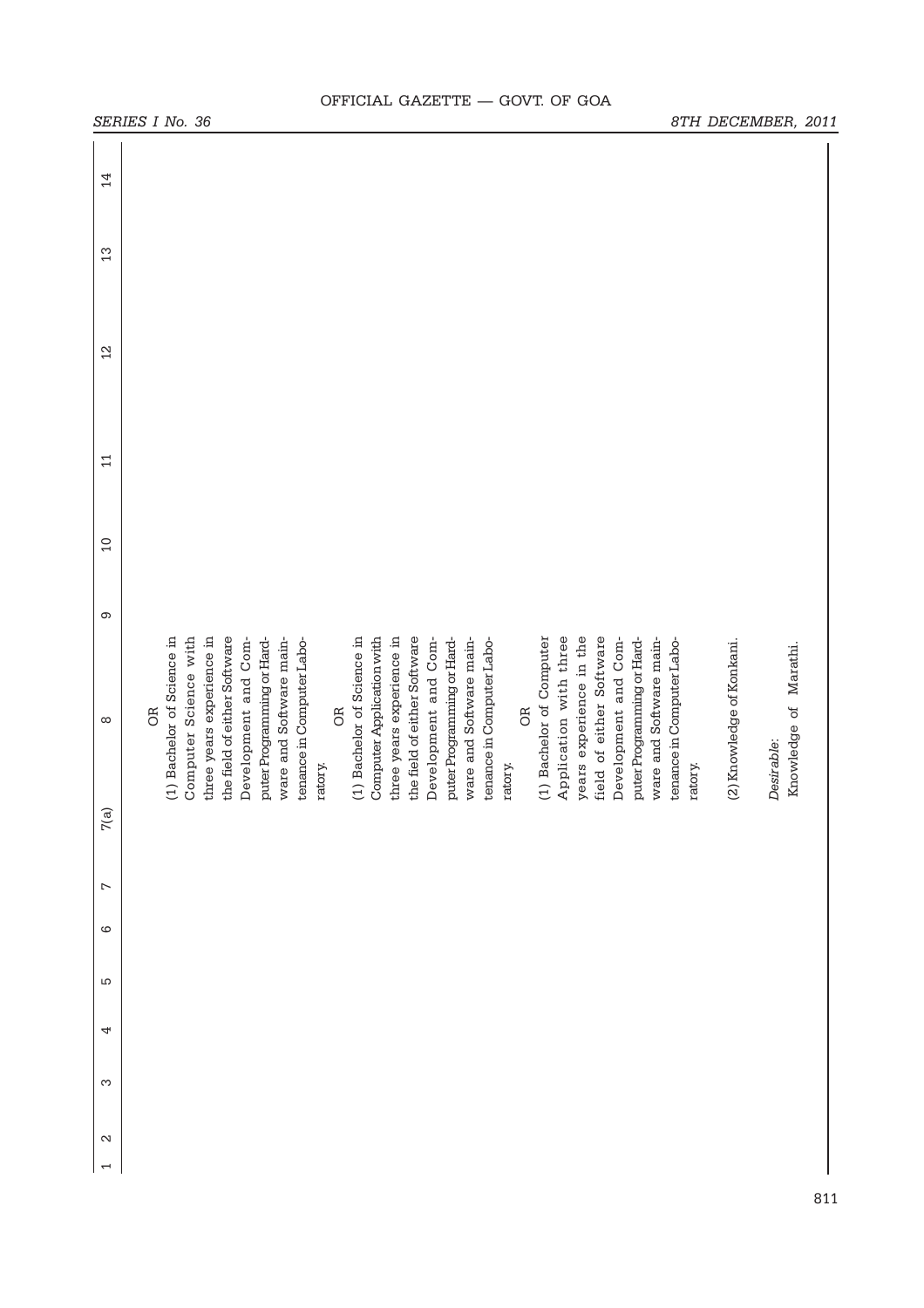# **Notification**

# 1/6/2011-PER

In exercise of the powers conferred by the proviso to Article 309 of the Constitution of India, the Governor of Goa hereby makes the following rules to regulate the recruitment to the Group 'C', Non-Ministerial, Non- -Gazetted post, in the Directorate of Tribal Welfare, Government of Goa, namely:—

1. *Short title, application and commencement.*— (*1*) These rules may be called the Government of Goa, Directorate of Tribal Welfare, Group 'C', Non-Ministerial, Non- -Gazetted post, Recruitment Rules, 2011.

(*2*) They shall apply to the post specified in column (*1*) of the Schedule to these rules (hereinafter called as the "said Schedule").

(*3*) They shall come into force from the date of their publication in the Official Gazette.

2. *Number, classification and scale of pay.*— The number of posts, classification of the said post and the scale of pay attached thereto shall be as specified in columns (*2*) to (*4*) of the said Schedule:

Provided that the Government may vary the number of posts specified in column (*2*) of the said Schedule from time to time subject to exigencies of work.

3. *Method of recruitment, age limit and other qualifications.*— The method of recruitment to the said post, age limit, qualifications and other matters connected therewith shall be as specified in columns (*5*) to (*13*) of the said Schedule.

4. *Disqualification.*— No person who has entered into or contracted a marriage with a person having a spouse living or who, having a spouse living, has entered into or contracted a marriage with any person, shall be eligible for appointment to the service:

Provided that the Government may, if satisfied that such marriage is permissible under the personal law applicable to such person and the other party to the marriage and that there are other grounds for so doing, exempt any person from the operation of this rule.

5. *Power to relax*.— Where, the Government is of the opinion that it is necessary or expedient so to do, it may, by order, for reasons to be recorded in writing, relax any of the provisions of these rules with respect to any class or category of persons.

6. *Saving.*— Nothing in these rules shall affect reservation, relaxation of age limit and other concessions required to be provided for Scheduled Castes and other special categories of persons in accordance with the orders issued by the Government from time to time in that regard.

By order and in the name of the Governor of Goa.

*Yetindra M. Maralkar,* Joint Secretary (Personnel).

Porvorim, 6th December, 2011.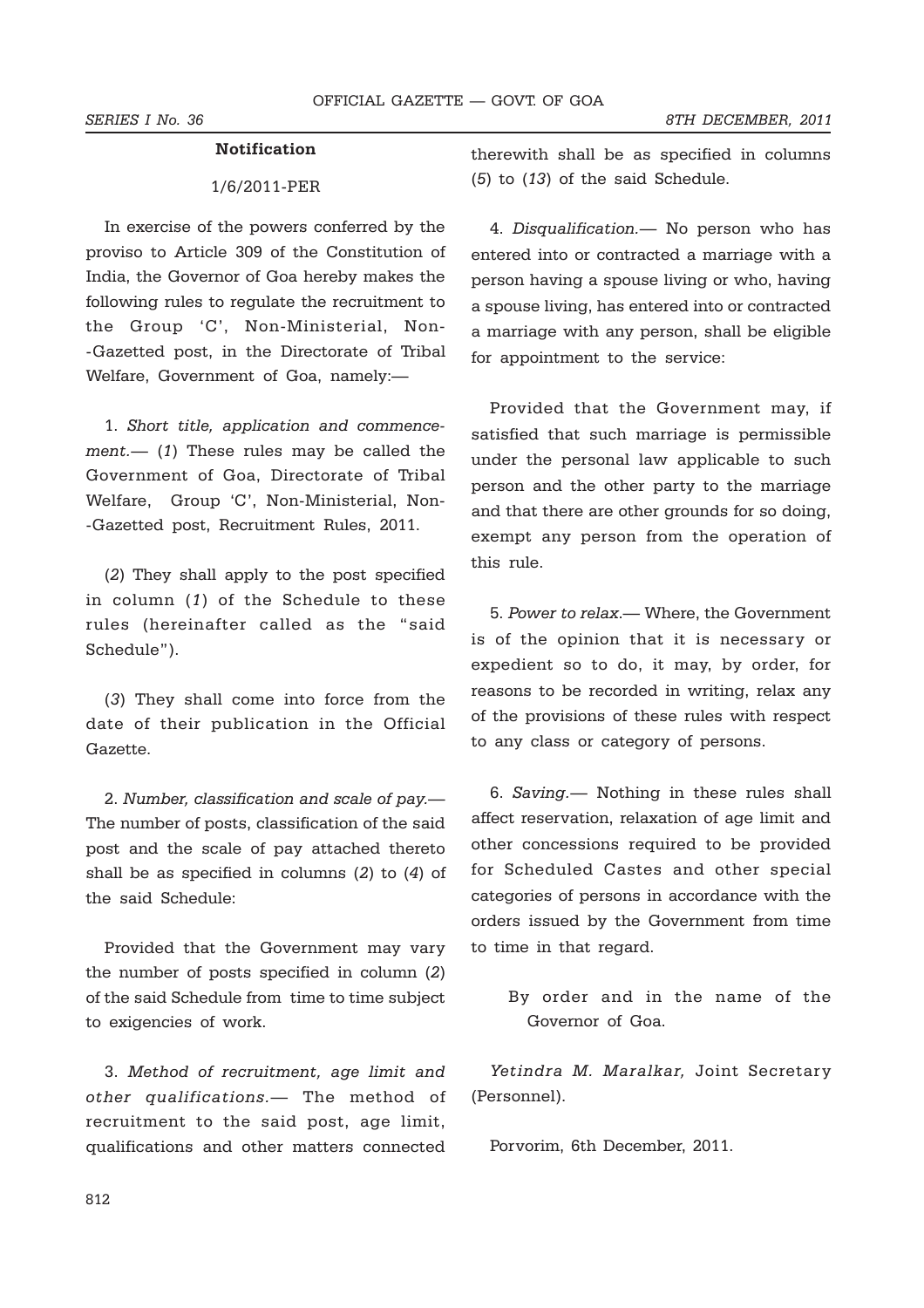|                 | SERIES I No. 36                                                                                                                                                                    |                          | 8TH DECEMBER, 2011                                                                                                                                                                                                                                                                                                                                                                                        |
|-----------------|------------------------------------------------------------------------------------------------------------------------------------------------------------------------------------|--------------------------|-----------------------------------------------------------------------------------------------------------------------------------------------------------------------------------------------------------------------------------------------------------------------------------------------------------------------------------------------------------------------------------------------------------|
|                 | Commission<br>recruitment<br>consulted in<br>Goa Public<br>which the<br>stances in<br>Circum-<br>Service<br>making<br>is to be                                                     | 13                       | N.A.                                                                                                                                                                                                                                                                                                                                                                                                      |
|                 | what is its<br>compo-<br>D.S.C.<br>exists,<br>D.P.C.<br>sition<br>If a                                                                                                             | $\overline{2}$           | D.S.C./D.P.C.<br>Group<br>ڹٙ                                                                                                                                                                                                                                                                                                                                                                              |
|                 | whether by direct ment by promotion/<br>In case of recruit-<br>/transfer, grades<br>transfer is to<br>promotion/<br>/deputation/<br>from which<br>/deputation/<br>be made          | $\overline{11}$          | of the<br>Central/State<br>Territories<br>(Period of deputation<br>Transfer on depu-<br>administrations<br>holding analogous<br>post on regular basis<br>in any Department,<br>the<br>qualifications and<br>experience<br>shall ordinarily not<br>Governments/Union<br>educational<br>prescribed for direct<br>under<br>exceed 3 years).<br>possessing<br>column (7).<br>Officials<br>recruits<br>tation: |
|                 | /transfer/contract<br>or by deputation/<br>of the vacancies<br>various methods<br>and percentage<br>recruitment or<br>by promotion<br>to be filled by<br>recruitment,<br>Method of | $\overline{a}$           | recruitment,<br>deputation.<br>transfer on<br>By direct<br>which, by<br>failing                                                                                                                                                                                                                                                                                                                           |
|                 | tion, if<br>proba-<br>Period<br>any<br>$\circ$ f                                                                                                                                   | တ                        | years.<br>Two                                                                                                                                                                                                                                                                                                                                                                                             |
|                 | case of promotees<br>direct recruits will apply in the<br>qualifications prescribed for the<br>Whether age & educational                                                           | $\infty$                 | N. A.                                                                                                                                                                                                                                                                                                                                                                                                     |
| <b>SCHEDULE</b> | and other qualifica-<br>tions required for<br>direct recruits<br>Educational                                                                                                       | $\overline{ }$           | (1) Possessing Higher Se-<br>condary School Certificate<br>(2) Two years experience in<br>(3) Should be Computer<br>Tribal Welfare Organiza-<br>social work in any Social/<br>(4) Knowledge of Konkani.<br>Knowledge of Marathi<br>from a recognised Board.<br>Desirable:<br>Essential:<br>literate.                                                                                                      |
|                 | 1972<br>the benefit<br>under Rule<br>30 of CCS<br>admissible<br>(Pension)<br>service is<br>Whether<br>$\sigma f$<br>of added<br>years<br>Rules,                                    | 6(a)                     | tion.<br>ğ,                                                                                                                                                                                                                                                                                                                                                                                               |
|                 | for direct<br>recruits<br>limit<br>Age                                                                                                                                             | ဖ                        | dance with<br>(Relaxable<br>ment from<br>exceeding<br>issued by<br>servants<br>40 years<br>years in<br>Govern-<br>Govern-<br>instruc-<br>tions or<br>time to<br>orders<br>upto 5<br>accor-<br>time).<br>ment<br>Not<br>the<br>the<br>for                                                                                                                                                                  |
|                 | Whether<br>post or<br>-selec-<br>selec-<br>$n$ on-<br>tion<br>tion<br>post                                                                                                         | S                        | Selec-<br>tion.                                                                                                                                                                                                                                                                                                                                                                                           |
|                 | Scale<br>pay<br>$\mathfrak{t}$                                                                                                                                                     | 4                        | $1,900/-$ .<br>$-20,200$<br>Grade<br>5,200-<br>PB-1<br>Rs.<br>Pay<br>Rs.<br>$^{+}$                                                                                                                                                                                                                                                                                                                        |
|                 | Classifi-<br>cation                                                                                                                                                                | က                        | -Gaze-<br>Group<br>-Mini-<br>sterial<br>Non-<br>Non-<br>tted.<br>ؘڹٙ                                                                                                                                                                                                                                                                                                                                      |
|                 | Number<br>posts<br>$\sigma$ f                                                                                                                                                      | $\mathbf{\sim}$          | on work-<br>(Subject<br>to varia<br>depen-<br>(2011)<br>load).<br>dent<br>tion<br>2                                                                                                                                                                                                                                                                                                                       |
|                 | $Desig-$<br>Name/<br>nation<br>post<br>$\circ$ f                                                                                                                                   | $\overline{\phantom{0}}$ | Assistant.<br>Field                                                                                                                                                                                                                                                                                                                                                                                       |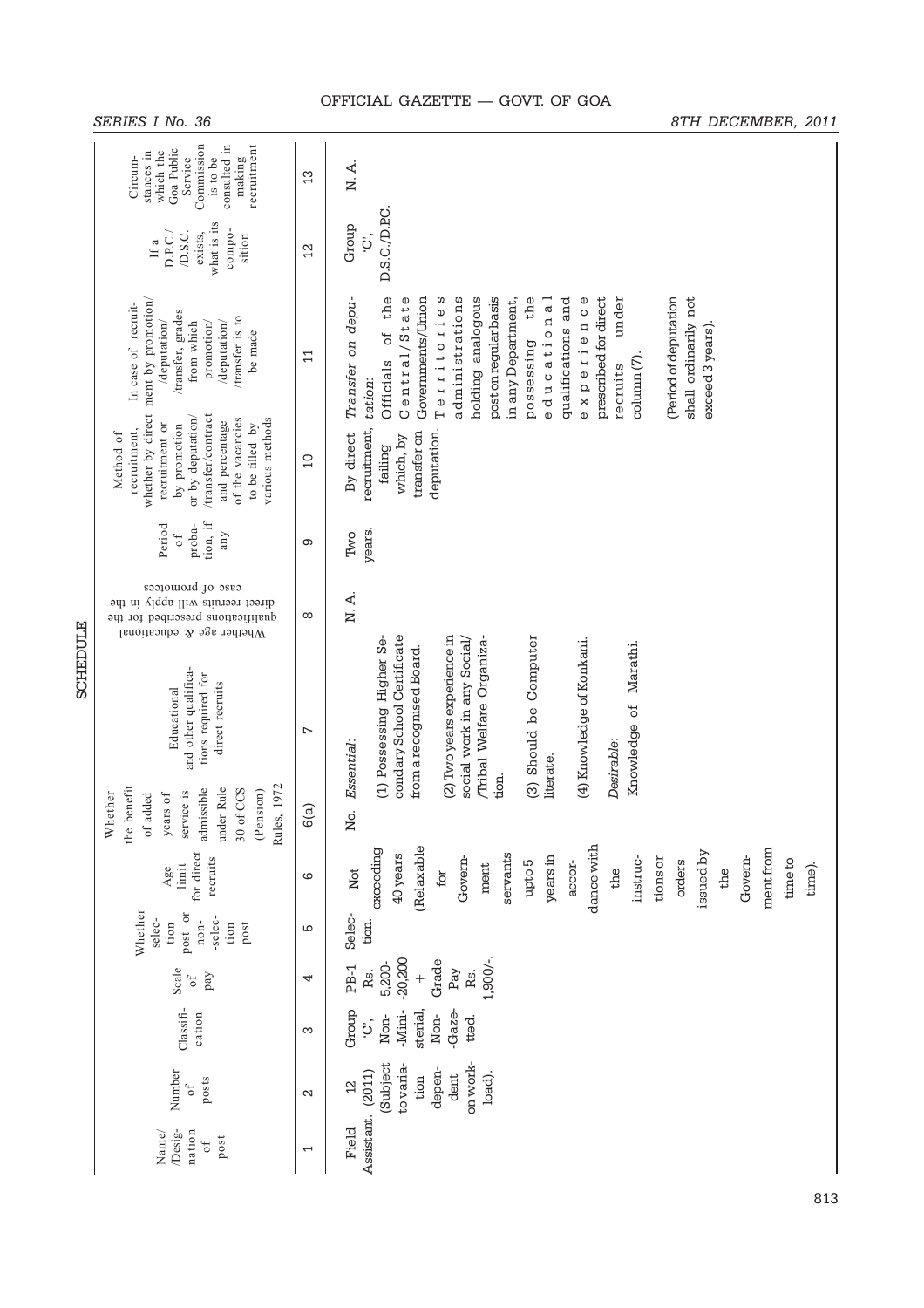# **Notification**

# 22/7/2006-PER

In exercise of the powers conferred by the proviso to Article 309 of the Constitution of India, and all other powers enabling him in this behalf, the Governor of Goa, in consultation with the Goa Public Service Commission, as conveyed vide their letter No. COM/II/37/(1)/2011/1467 dated 29-11-2011, hereby makes the following rules, so as to amend the Goa Police Service Rules, 1997, namely:—

1. *Short title and commencement*.— (*1*) These rules may be called the Goa Police Service (First Amendment) Rules, 2011.

(*2*) They shall come into force from the date of their publication in the Official Gazette.

2. *Amendment of rule 5*.— In rule 5 of the Goa Police Service Rules, 1997 (hereinafter referred to as the "principal Rules"),—

(*i*) in clause (*a*), for the figures "20%", the figures "50%" shall be substituted;

(*ii*) in clause (*b*), for the figures "80%", the figures "50%" shall be substituted.

3. *Substitution of rule 20*.— For rule 20 of the principal Rules, the following rule shall be substituted, namely:—

*20. Pay and allowances*.— The scales of pay attached to the service shall be as follows:—

(*a*) Selection Grade: Rs. 37,400- -67,000+Grade Pay Rs. 8,700 (Revised PB–4);

(*b*) Junior Administrative Grade: Rs. 15,600-39,100+Grade Pay Rs. 7,600 (Revised PB–3);

(*c*) Senior Scale: Rs. 15,600-39,100+ Grade Pay Rs. 6,600 (Revised PB–3);

(*d*) Junior Scale: Rs. 15,600-39,100+ Grade Pay Rs. 5,400 (Revised PB–3).

4. *Amendment of rule 21*.— In rule 21 of the principal Rules, in sub-rule (*2*), for the figure "8", wherever it occurs, the figure "6" shall be substituted.

5. *Amendment of rule 22*.— In rule 22 of the principal Rules, in sub-rule (*2*),—

(*i*) for the figures "12", wherever they occur, the figures "10" shall be substituted.

(*ii*) for the figures and word "2 years", the words "minimum one year" shall be substituted.

6. *Amendment of rule 23*.— In rule 23 of the principal Rules, in sub-rule (*2*),—

(*i*) for the figures "16", wherever they occur, the figures "14" shall be substituted.

(*ii*) for the figures and word "2 years", the words "minimum one year" shall be substituted.

7. *Amendment of Schedule*.— For Schedule to the principal Rules, the following Schedule shall be substituted, namely:—

# **SCHEDULE**

#### (*See* rule 4)

The authorized permanent strength of the service and the nature of posts included therein, are as follows:—

### **Sanctioned Strength**

| (1) Specific posts under the Government of Goa - 38 |      |
|-----------------------------------------------------|------|
| (2) Deputation/Leave/Training Reserve               | - 13 |
| TOTAI.                                              | 51   |

inclusive of posts added subsequent to the formation of the Service.

The above figures include the following posts:—

#### **Senior Posts:–**

- (1) Superintendent of Police (Special Branch) -1
- (2) Superintendent of Police (Headquarter) -1
- (3) Superintendent of Police (Anti Narcotic Cell) -1
- (4) Principal, Police Training School, Valpoi -1
- (5) Superintendent of Police (Crime Branch) -1